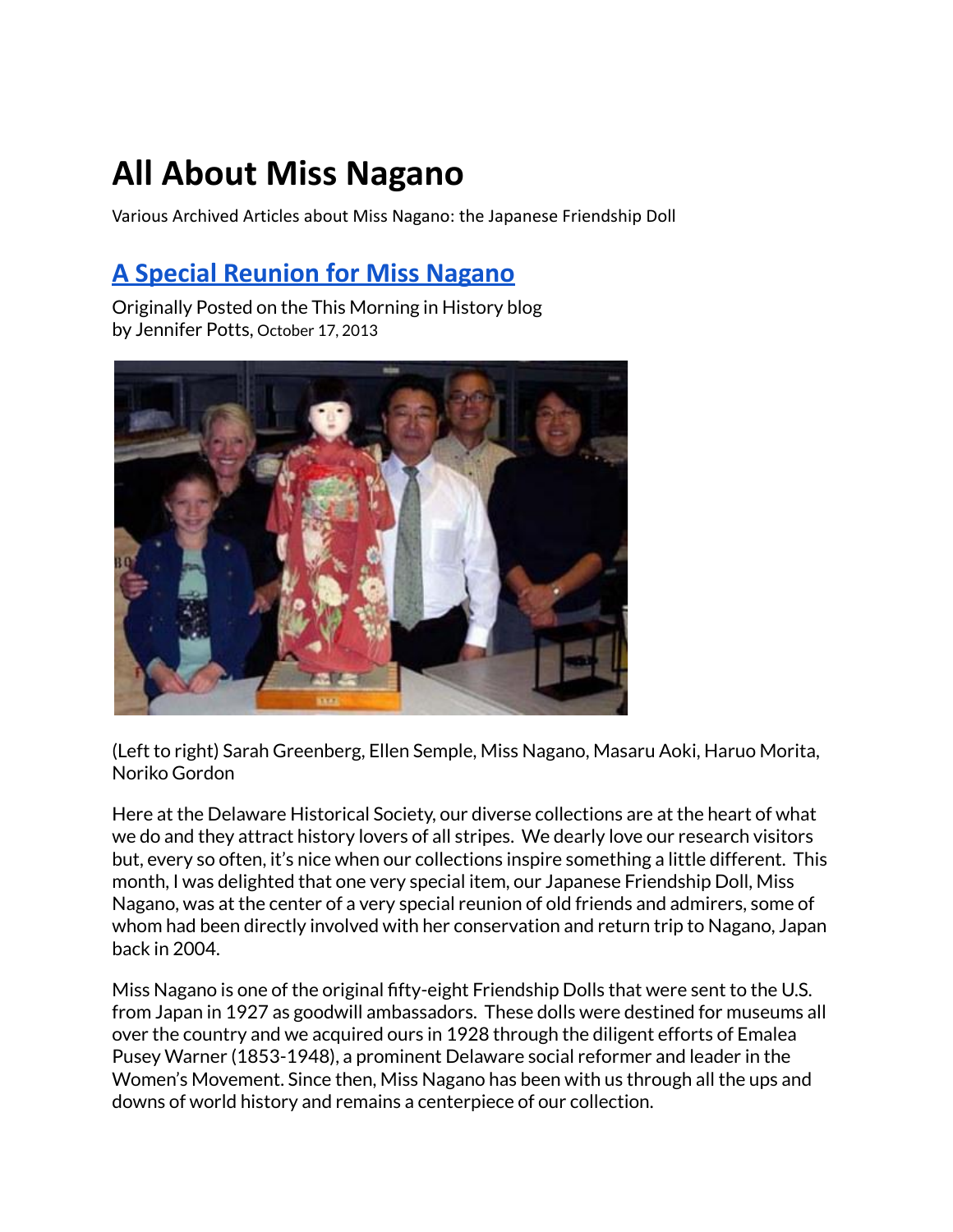Fortunately, interest in the Friendship Dolls and what they were meant to represent also survived the years, and, with the discovery of our doll's true identity as Miss Nagano in 1996 (she was originally billed as Miss Karafuto) discussions got underway with regard to a return visit to Nagano, Japan. In 2004, these dreams finally came to fruition with Miss Nagano's return to Japan for professional conservation at the Tokyo workshops of the Yoshitoku Doll Company (where she and the other Friendship Dolls were originally made) and inclusion in a temporary traveling exhibit program about the Friendship Dolls in Nagano Prefecture. As part of the celebrations accompanying this momentous event, former Delaware Historical Society Board President, Ellen Semple, and then-Executive Director, Joan Reynolds Hoge, traveled to Japan to represent the Delaware Historical Society at the homecoming and unveiling ceremonies that took place in Nagano.



Mr. Aoki fixing Miss Nagano's kimono & obi

For some of Miss Nagano's most recent visitors, including Ellen Semple and Masaru Aoki (a specialist in Friendship Doll conservation at the Yoshitoku Doll Company who was involved in Miss Nagano's conservation), it was a happy reunion that allowed them to revisit fond memories of the 2004 trip. The visit and reunion were organized by Noriko Gordon, a Japanese-born educator, Friendship Doll enthusiast, and co-discoverer of the Miss Chosen Friendship Doll in Connecticut. Also present were Haruo Morita, a Japanese businessman with a passion for Friendship Dolls and their history, and Ellen Semple's grand-daughter, Sarah Greenberg. During the visit, it was wonderful to watch Mr. Aoki apply his expertise to Miss Nagano's kimono and obi, which he refreshed and retied in the correct traditional manner so she looked her best for everyone. It was also wonderful to see this diverse group brought together by their united interest in our doll and her history; and to have Miss Nagano continue to fulfill her role as a goodwill ambassador who connects Delaware to the wider world. Thanks to everyone who visited for making this another memorable occasion!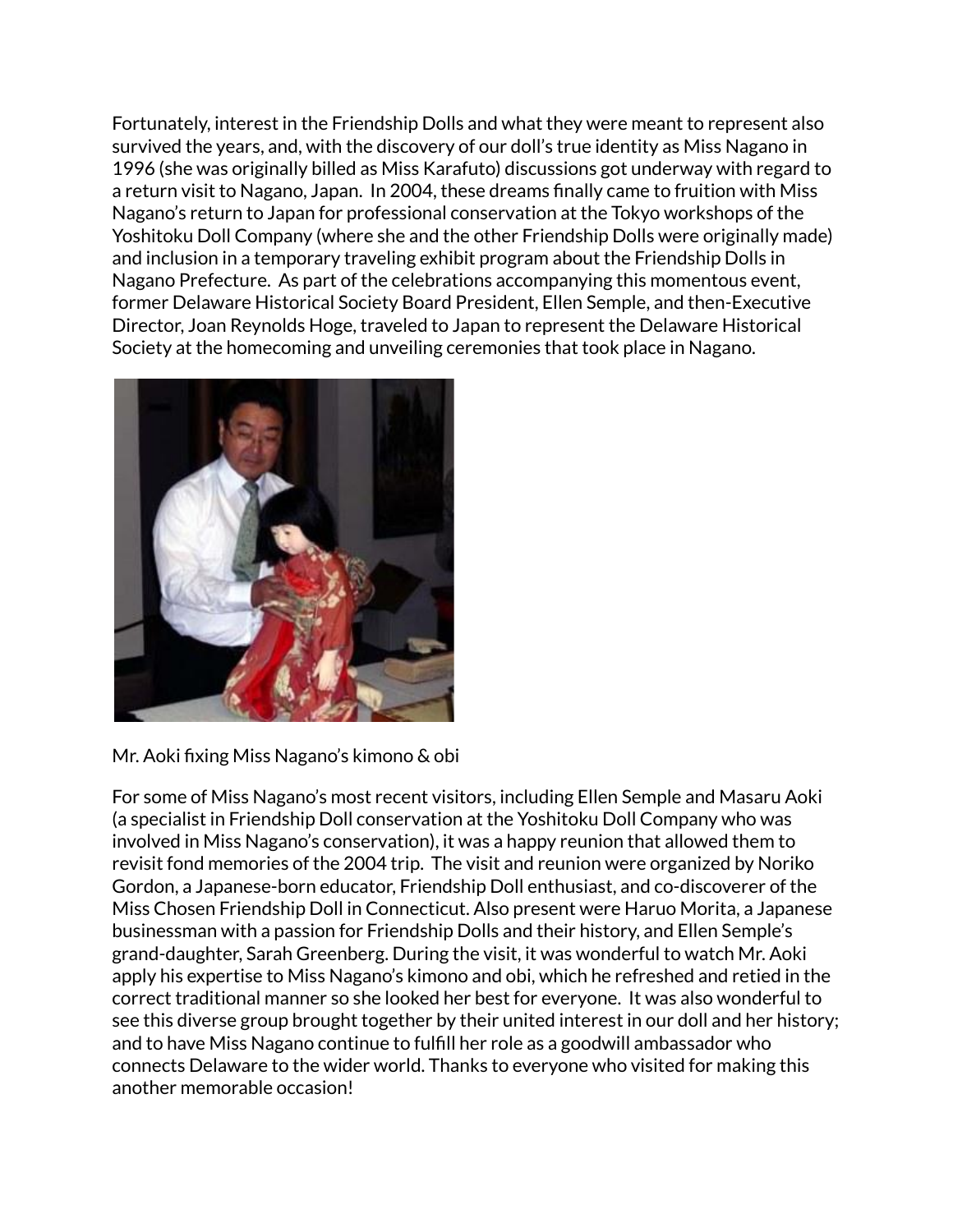Jennifer

#### Sept 2016

## **This Month in Delaware…**

Official preparations are firmly underway for a return visit to Japan for Miss Nagano, one of the original fifty-eight Japanese Friendship Dolls sent to the United States as a goodwill gesture in 1927. At that time, the Delaware Historical Society was the lucky recipient of one of these dolls, originally billed as Miss Karafuto. Fast forward to 1996: The doll's true identity as Miss Nagano is established by Friendship Doll scholar and expert Michiko Takaoka, who was able to identify the mon (emblem) associated with Nagano Prefecture on the doll and her kimono. This mix-up was part of a much larger one that originated back when the dolls were carelessly unpacked and attributed in 1927.

This new attribution proved a cause for celebration and began a series of negotiations between the Delaware Historical Society and various agencies back in Nagano Prefecture. The plan was for the newly-discovered Miss Nagano to return to Japan for conservation work at the Yoshitoku workshops where she was originally made and then spend a year being exhibited at various locations throughout Nagano Prefecture. This heady scheme finally became a reality in September 2003, when representatives of the Shinano Education Association visited Wilmington for a formal loan signing ceremony to set things in motion.

At that time, the representatives presented us with a small token of their appreciation: this laser world clock in the form of a book that opens to a color picture of two American Blue-Eyed Dolls, which were what initiated the doll exchange program between Japan and the United States. This kick-off goodwill gift (a wonderful echo of its predecessor!) marked the beginning of a rare opportunity for the Delaware Historical Society to use its collections to serve, not only the people of Delaware, but also an international audience. It was also wonderful to be able to add materially to the continuing story of one of our prized collections pieces.

Jennifer

## **Object Label - Miss Nagano Favorite Things**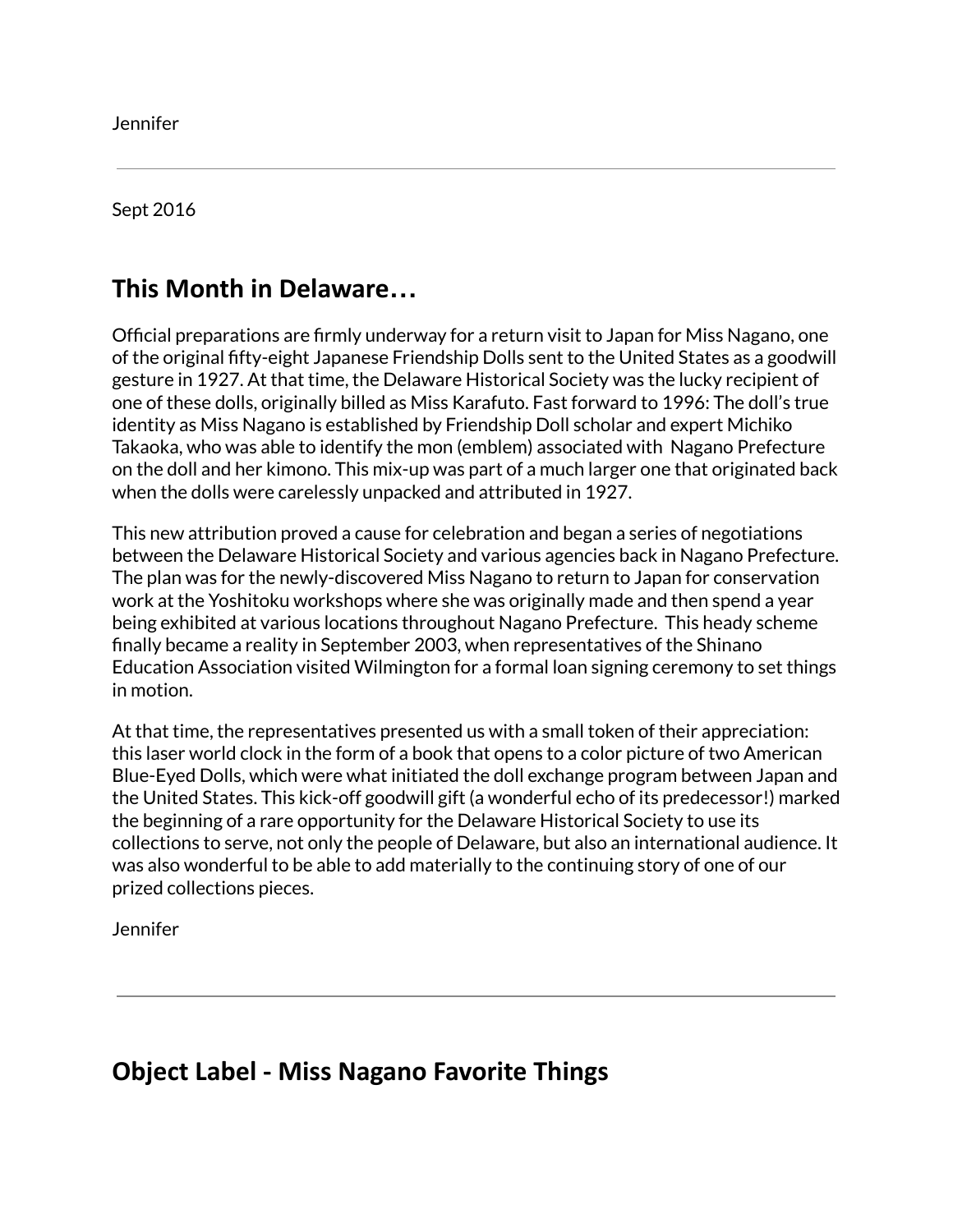Japanese Friendship Doll "Miss Nagano"

### Gift of Emalea Pusey Warner

This doll is one of the original 58 Japanese Friendship Dolls that were part of a cultural goodwill exchange program initiated in 1927 by former missionary, Dr. Sidney Gulick (1860-1945). The Friendship Doll project arose at a time when there was considerable tension between the US & Japan over the Immigration Act of 1924, which prohibited East Asians from immigrating to the United States. In response, Dr. Gulick formed a group that called itself the "Committee on World Friendship Among Children" and its first project was to send 12,739 dolls (later known as the American blue-eyed dolls) from American children over to children in Japan in time for the annual doll festival, the Hinamatsuri. The Japanese returned the gesture by commissioning 58 Friendship Dolls from the best doll makers in Japan and sent them over to the United States. Each doll represented a specific Japanese prefecture and came with a range of furniture and accessories.

The Society acquired our Friendship Doll in December 1928 through the efforts of Emalea Pusey Warner (1853-1948), a prominent Delaware social reformer and leader in the women's movement. Our doll was originally billed as Miss Karafuto (shipping mix ups in 1927 meant that many of the dolls were misidentified, including ours). Miss Nagano's true identity was not discovered until 1996, when Friendship Doll expert, Michiko Takaoka, was able to identify her from distinctive markings on the doll and clothing (the real Miss Karafuto is currently in Cincinnati, OH). Even after all these years, Dr. Gulick's original gesture of peace and goodwill still resonates, and the Friendship Dolls now have a dedicated, world-wide following.

Blog Article

April 2011

## **A New Discovery about Miss Nagano**

With all the bad news out of Japan recently, we felt compelled to offer something positive on the Japan front. On a beautiful spring day, with cherry blossoms in full bloom, we were very excited to have Alan Pate, an antique doll dealer and recognized expert on Japanese Friendship Dolls, visit us to study, document, and photograph one of the centerpieces of our collection: our very own Japanese Friendship Doll, Miss Nagano. Alan is currently doing the research for his upcoming publication, "Art as Ambassador: The Japanese Friendship Dolls of 1927,"and is in the process of visiting all of the forty-six known Friendship Dolls in the U.S. Our Miss Nagano is the 32<sup>nd</sup> doll he has visited so far. He also serves an outside advisor for the online Friendship Doll database project currently being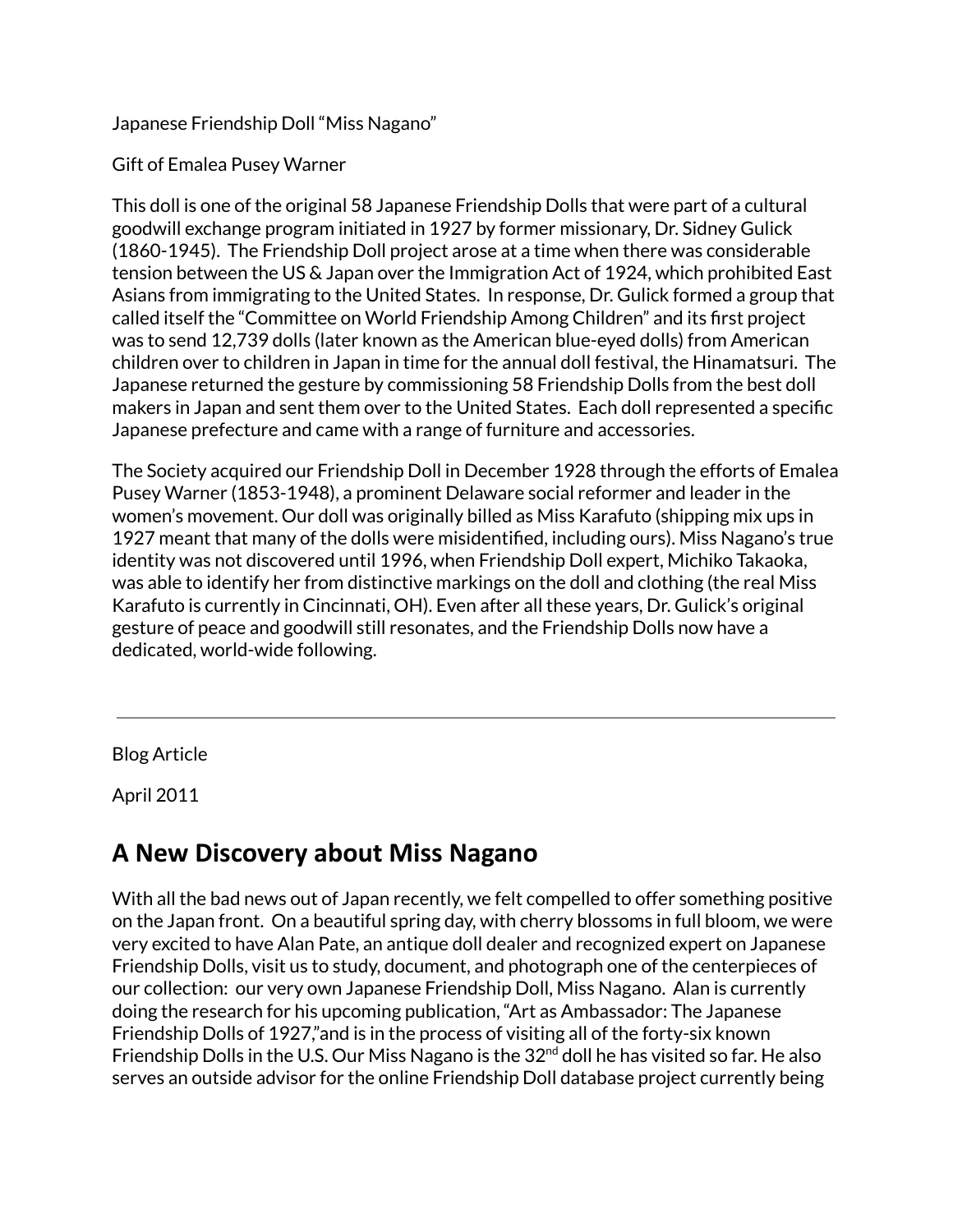undertaken by Doshisha University in Kyoto, Japan, which DHS also participated in last summer.

The Japanese Friendship Dolls were part of a cultural goodwill exchange program initiated in 1927 by Dr. Sidney Gulick (1860-1945), a former missionary who had spent time in Japan. In an effort to ease tension between the two nations over the Immigration Act of 1924, which prohibited East Asians from immigrating to the United States, Gulick formed a group that called itself the Committee on World Friendship Among Children and its first project was to send 12,739 dolls (later known as the American blue-eyed dolls) from American children over to children in Japan in time for the annual doll festival, the Hinamatsuri. The Japanese returned the gesture by commissioning fifty-eight friendship dolls from the best doll makers in Japan and sent them over to the United States. Each doll represented a specific Japanese prefecture and came with a range of furniture and accessories. Many of these dolls were sent to cultural institutions throughout the U.S.

The Society acquired our Friendship Doll in December 1928 through the efforts of Emalea Pusey Warner (1853-1948), a prominent Delaware social reformer and leader in the women's movement, and the doll was installed in the museum in Old Town Hall with great fanfare. That should have been the end of the story but it wasn't by a long shot! Massive shipping mix-ups when the dolls arrived in the United States from Japan meant that many dolls were misidentified and their accompanying accessories hopelessly misattributed, leaving a tangled puzzle that Japanese Friendship Doll experts like Alan Pate have been in the process of untangling for years.

Case in point the Delaware Historical Society: We originally thought that we had received Miss Karafuto in 1928 when we had in fact received Miss Nagano. The doll's true identity was not discovered until 1996, when Friendship doll expert, Michiko Takaoka, was able to definitively identify her from the distinctive markings on the doll and her clothing. The real Miss Karafuto doll is currently in Cincinnati, Ohio, where she was known as Miss Okinawa. Alan Pate's recent research visit to the Society to study Miss Nagano and her furnishings has turned up yet another interesting discovery. Although we have the original Miss Nagano doll and her correct kimono, it turns out that we have the furnishings that were meant to go with the original Miss Karafuto. Alan was able to determine this by identifying the unique design mark on each piece of the furniture. We also have Miss Karafuto's original stand.

Apparently we are not alone. During the course of his research, Alan has found many such mishaps and misidentifications and the problem runs so deep that all of the dolls and their accessories may never be able to be permanently reunited as originally intended. However, new research and careful documentation like Alan's is aiming to set right, at least on paper, what originally went wrong. From our perspective, the acquisition of new knowledge about the collections in our care is an ongoing process, and sometimes it's o.k. to be wrong as long as you keep moving forward. We look forward to learning more that will shed new light on Miss Nagano and her wider context.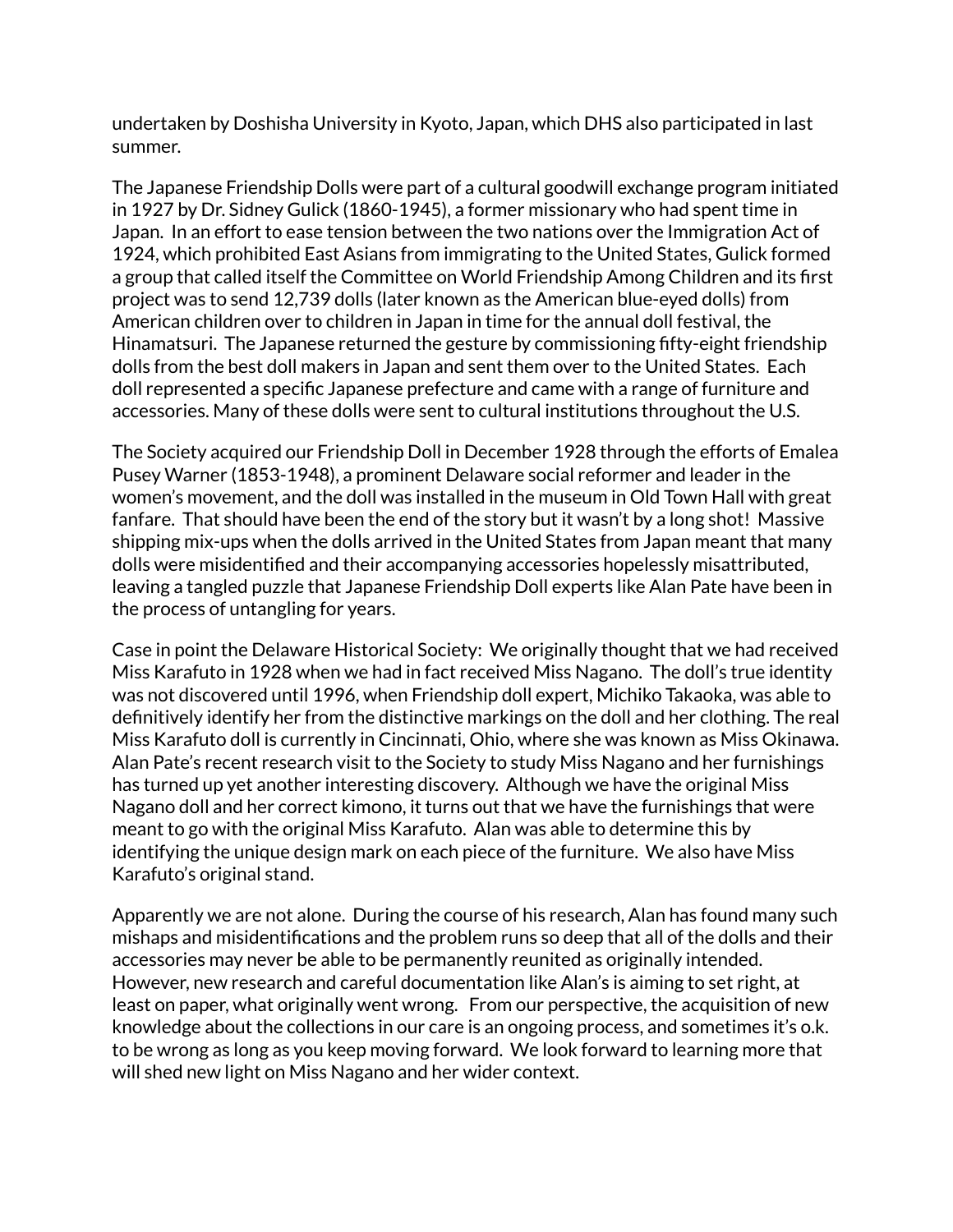#### **About Japanese Friendship Dolls**

Dolls have been a unique part of Japanese culture going back to ancient times. In Japan, some dolls are merely a child' plaything, while others are an object of artistic value, or an item of veneration. Two large doll festivals are held each year; Girls' Day celebrated in March and Boys' Day celebrated in May.

In 1927, an American activist missionary named Dr. Sidney Gulik founded the Friendship Doll Project in response to the U.S. Immigration Act which prohibited East Asians from immigrating to the United States. This new law especially damaged the relationship between Japan and the U.S. causing tension, which was a personal disappointment to Gulik who had spent many years teaching in Japan.

Dr. Gulik admired Japanese culture, and learned to read, write, and speak Japanese. He became a well-known advocate for international understanding and a defender of the rights of Japanese Americans, developing cultural programs in an attempt to mend the relationship between the U.S. and Japan by fostering understanding and appreciation of each country's culture.

Gulik co-founded The Committee on World Friendship Among Children, which launched a nationwide effort to encourage American schoolchildren to send dolls to their Japanese counterparts as a symbol of hope for international understanding. One of the goals of the committee was "To implant in the minds of children the ideals of goodwill, understanding, and peace among nations."

American children sent more than 12,000 dolls, dressed in handmade clothes, and accompanied by letters filled with good wishes, to Tokyo in 1927. The dolls received a warm welcome, arriving just in time for the Girls' Day Doll Festival where they were celebrated as a prized gift and later were sent to schools throughout the country.

The Japanese were so pleased to receive the American dolls, they commissioned the best doll makers in Japan to craft fifty-eight "friendship dolls" that they would send to the U.S. in December 1927. These exquisite dolls are almost 3 feet tall, have faces sculpted by artists using oyster shells, glass eyes, and human hair. They arrived by ship at the Port of San Francisco.

Each with her own passport, accompanied by a bridal trousseau of folding screens, lacquer chests, lanterns, tea sets, and silk parasols. Today the Japanese Friendship Dolls are recognized as some of the most significant dolls ever crafted in Japan. They traveled next